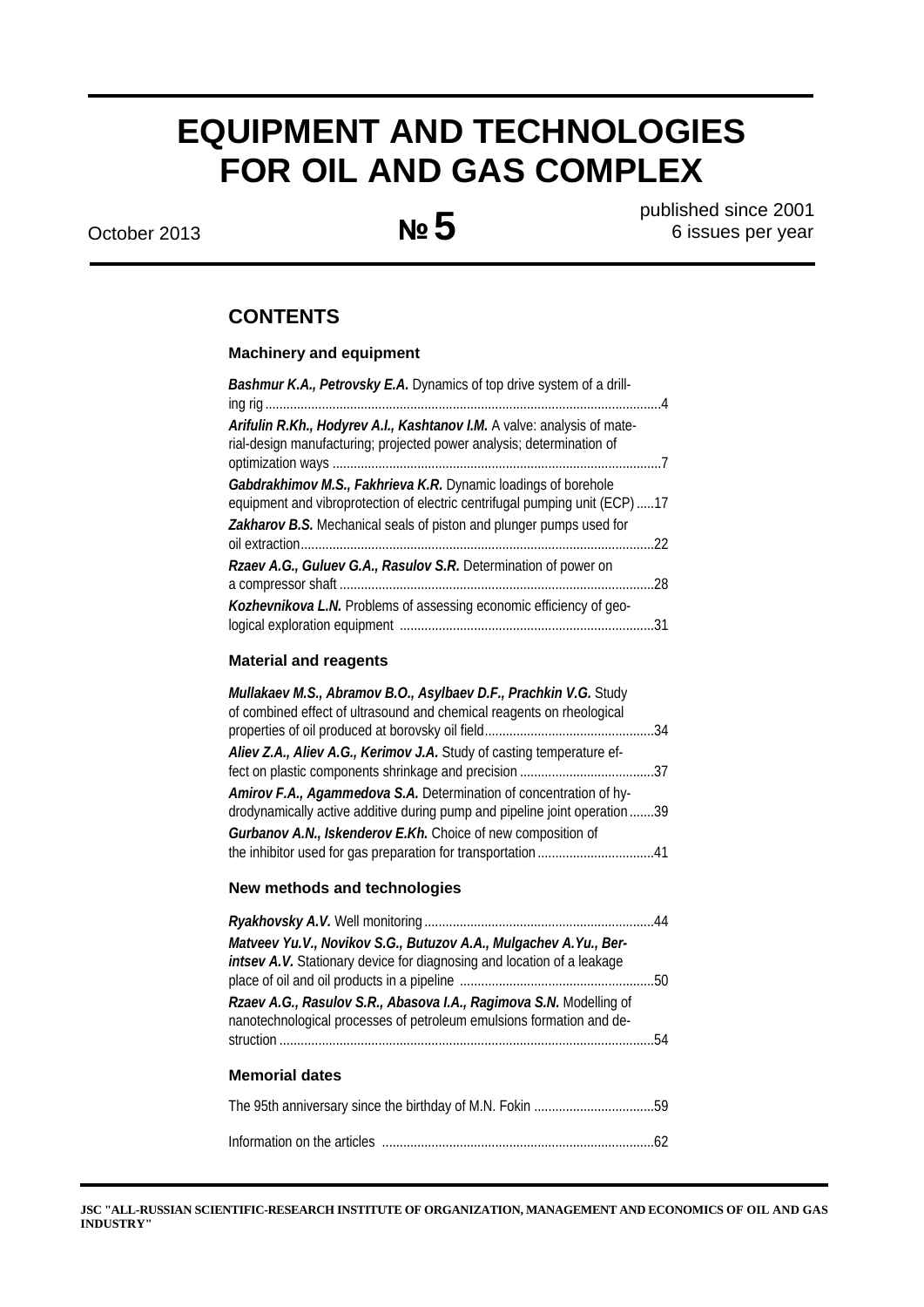## **Information on the articles**

#### **DYNAMICS OF TOP DRIVE SYSTEM OF A DRILLING RIG (р. 4)**

#### **Kirill Alexandrovich Bashmur, Eduard Arkadievich Petrovsky**

"Siberian Federal University" Institute of Petroleum and Natural Gas Engineering 82/6, Svobodny prosp., 660041, Krasnoyarsk, Krasnoyarsk territory, Russian Federation. Phone: 7 (391) 206-28-93. E-mail: bashmur@bk.ru

When operating top drive systems, there appeared some significant shortcoming, namely, large-amplitude oscillations of the top drive system – drilling rig – drill pipe string, inevitably leading to failure of the drive's mounts to the drilling rig, to accumulation of fatigue damage of the drill pipe string and to other harmful consequences that pay negative effect on the whole system reliability. Mechanical model of rotation head of drilling rig was used for carrying out some analytical study of operational dynamics of the top drive system, which served the basis for getting and analyzing solutions that characterize the nature of the system oscillations. The fact of essential effect of logarithmic damping decrement on the amplitude of forced oscillations of the top drive system is revealed. The most favorable technological modes helping to avoid appearance of the

system's operational resonant modes in conditions of a well are found out as well.

**Key words:** top drive system (TDS); drilling rig; drill-pipe string; oscillation; power top drive; drill tower.

#### **A VALVE: ANALYSIS OF MATERIAL-DESIGN MANU-FACTURING; PROJECTED POWER ANALYSIS; DE-TERMINATION OF OPTIMIZATION WAYS (р. 7)**

**Rafik Khasanovich Arifulin, Alexandr Ivanovich Hodyrev, Igor Mikhailovich Kashtanov** 

I. Gubkin Russian State University of Oil and Gas 65, Leninsky prosp., 119991, Moscow, Russian Federation. E-mail: rafik.arifulin@rambler.ru, E-mail: azerrus@yandex.ru

Valves with non-rising stems are nowadays widely used for wellhead equipping in oil and gas industry of the Russian Federation. The design of these valves differs by smaller weight and size dimensions and the effort required for their control. However, drive components should be placed in a borehole area, thus demanding them to have additional properties, such as corrosion resistance, wear-out resistance, etc.

Analysis of well-known methods of calculation and recommendations of technical literature on material-design manufac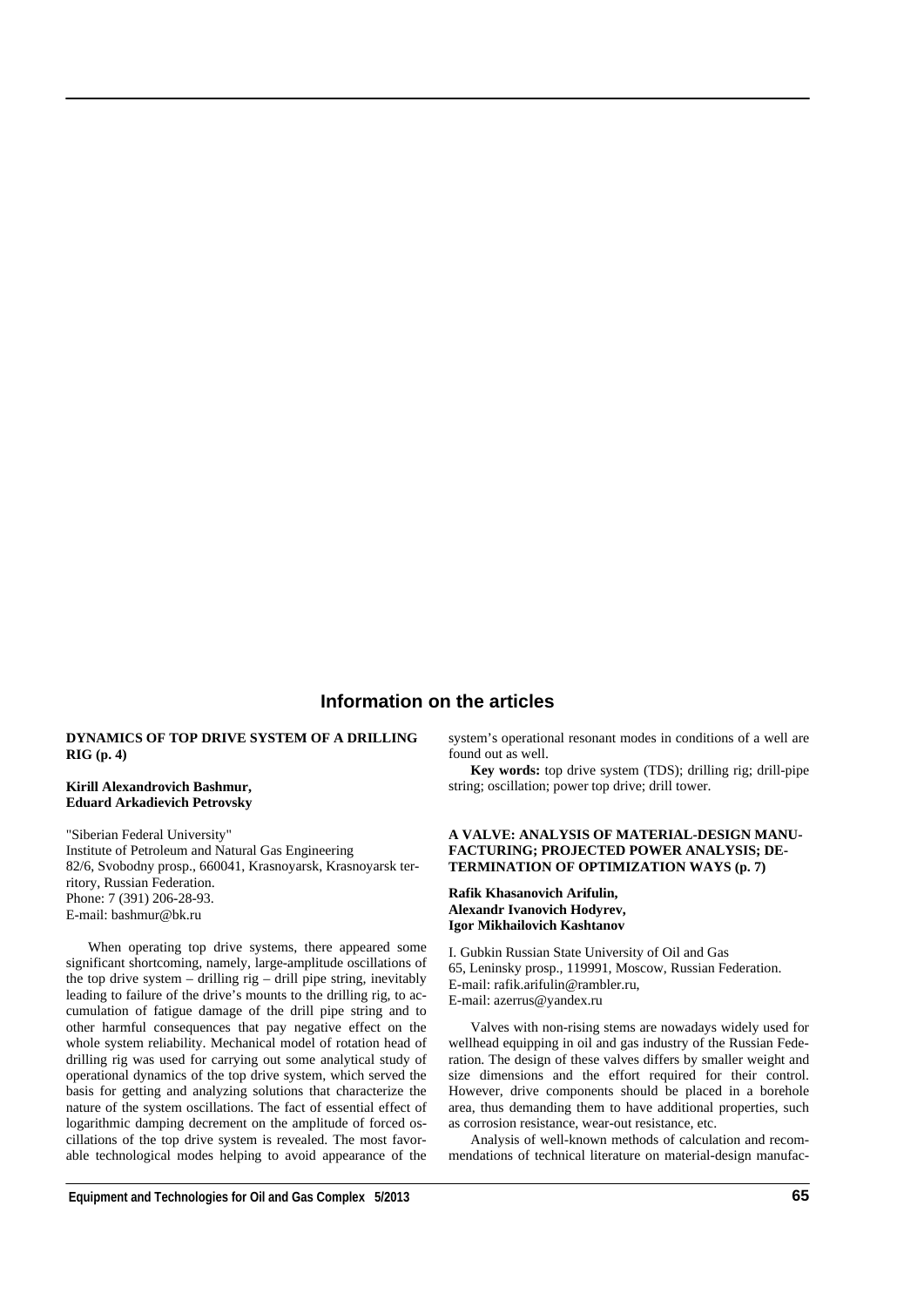turing, carried out with the example of some specific sizes of valves, proved the fact of impossibility of their usage.

Operational conditions (loading) of drive components and necessity of conducting studies to determine dependence of components strength of undercarriage threaded pair on friction coefficient in the thread, on sliding path and specific contact load are found out by means of application of calculation analysis.

**Key words:** analysis; material-design manufacturing; gate valve; ways of optimization; wellhead equipment; calculation of power required for a valve; method of calculation.

#### **DYNAMIC LOADINGS OF BOREHOLE EQUIPMENT AND VIBROPROTECTION OF ELECTRIC CENTRIFU-GAL PUMPING UNIT (ECP) (р. 17)**

#### **Mavlitzyan Sagityanovich Gabdrakhimov, Kristina Rinatovna Fakhrieva**

Ufa State Petroleum Technical University, an affiliate in Octyabrsky-city

54a, Devonskaya str., 452600, Oktyabrsky-city, Republic of Bashkortostan, Russian Federation. Е-mail: FahrievaKR@bashneft.ru

The article analyzes operation of electric centrifugal pumping units (ECP).

Some factors affecting operation of electric centrifugal pumping units are presented, dynamism of operation of electric centrifugal pump is considered.

Bench and field testing is carried out to measure vibration of installations the electric centrifugal pumping unit. Graphs of dependences of longitudinal oscillations on wellhead pressure are built.

The design of a vibration absorber of stretching, squeezing and torsional vibrations is proposed to decrease loads on electric centrifugal pumping units. The main elements are described; the scheme of the vibration absorber is considered.

**Key words:** electric centrifugal pump; wellhead pressure; failures of electric centrifugal pump; two-channel analyzer of vibration signals; vibration of electric centrifugal pumping unit; pump output; bench for testing electric centrifugal pumping units; vibration absorber of stretching, squeezing and torsional vibrations.

#### **MECHANICAL SEALS OF PISTON AND PLUNGER PUMPS USED FOR OIL EXTRACTION (р. 22)**

#### **Boris Semenovich Zakharov**

"Ecogermet-M, Ltd."

125, Leninsky prosp., 117513, Moscow, Russian Federation. E-mail: ecogermet@mail.ru

Seals of movable joints of hydraulic machines are the basic element operating capability of which guarantees operational reliability of pumps and compressors in general. "Ecogermet-M, Ltd." developed and implemented a number of mechanical seals in the industry thanks to which there appeared possibility to sufficiently increase interval between failures of sucker-rod and field pumps. All designs of mechanical seals were tested for operational capability in the most complicated operational conditions.

**Key words:** piston and plunger pipes; mechanical seals; prefabricated pistons; combined seals; combined double seals; sucker-rod pumps for low-debit wells.

#### **DETERMINATION OF POWER ON A COMPRESSOR SHAFT (р. 28)**

#### **Abbas Geydar Rzaev, Gambar Agaverdi Guluev**

Institute of Cybernetics of the National Academy of Sciences of Azerbaijan Republic 9, B. Vakhabzade str., AZ 1141, Baku, Republic of Azerbaijan. Phone: 8(1099450) 395-40-08. E-mail: abbas\_r@mail.ru;

#### **Sakit Rauf Rasulov**

Azerbaijan State Oil Academy 20, Azadlyg prosp., AZ 1010, Baku, Republic of Azerbaijan. Phone: 8(1099450) 212-08-35. E-mail: rasulovsakit@gmail.com

The article presents the developed mathematical model allowing adequate calculation of power consumed on a centrifugal compressor shaft with account of all basic design parameters and hydro-thermal-dynamic characteristics of gas flow. Some specific example proving adaptability of the developed mathematical model to a manufacture is given.

**Key words:** centrifugal compressor; velocities' triangles; angular momentum; wheel; power on a compressor shaft.

#### **PROBLEMS OF ASSESSING ECONOMIC EFFICIENCY OF GEOLOGICAL EXPLORATION EQUIPMENT (р. 31)**

#### **Lyudmila Nikolaevna Kozhevnikova**

M. Kalashnikov Izhevsk State Technical University 7, Studencheskaya str., 426069, Izhevsk, Udmurt Republic, Russian Federation.

E-mail: lyudakozhevnikova1011@rambler.ru

The article considers problems relating to the lack of generally accepted system of economic efficiency evaluation of geological exploration equipment as well as the necessity of developing the required methodology. The problrm is relevant for each stage of geological exploration process, for example, choice of drilling equipment when it is necessary to take into account possibility of information content increase as well as costs decrease of geological exploration operations. The problems of geological survey state in the Udmurt Republic, where the majority of hydrocarbon stocks are hardly-recoverable ones, are revealed. Definition of the term "efficiency criterion" is given, attention is focused on possibility of a computational technique development by means of the above-said criterion. Development of efficiency criterion model is analyzed, in other words, the previously mentioned methodology of effectiveness evaluation of geological and exploration equipment. Key steps of the methodology development that will allow efficiency evaluation of geological-exploration drilling equipment are considered.

**Key words:** geological exploration equipment; cost effectiveness; efficiency criterion.

#### **STUDY OF COMBINED EFFECT OF ULTRASOUND AND CHEMICAL REAGENTS ON RHEOLOGICAL PROPERTIES OF OIL PRODUCED AT BOROVSKY OIL FIELD (р. 34)**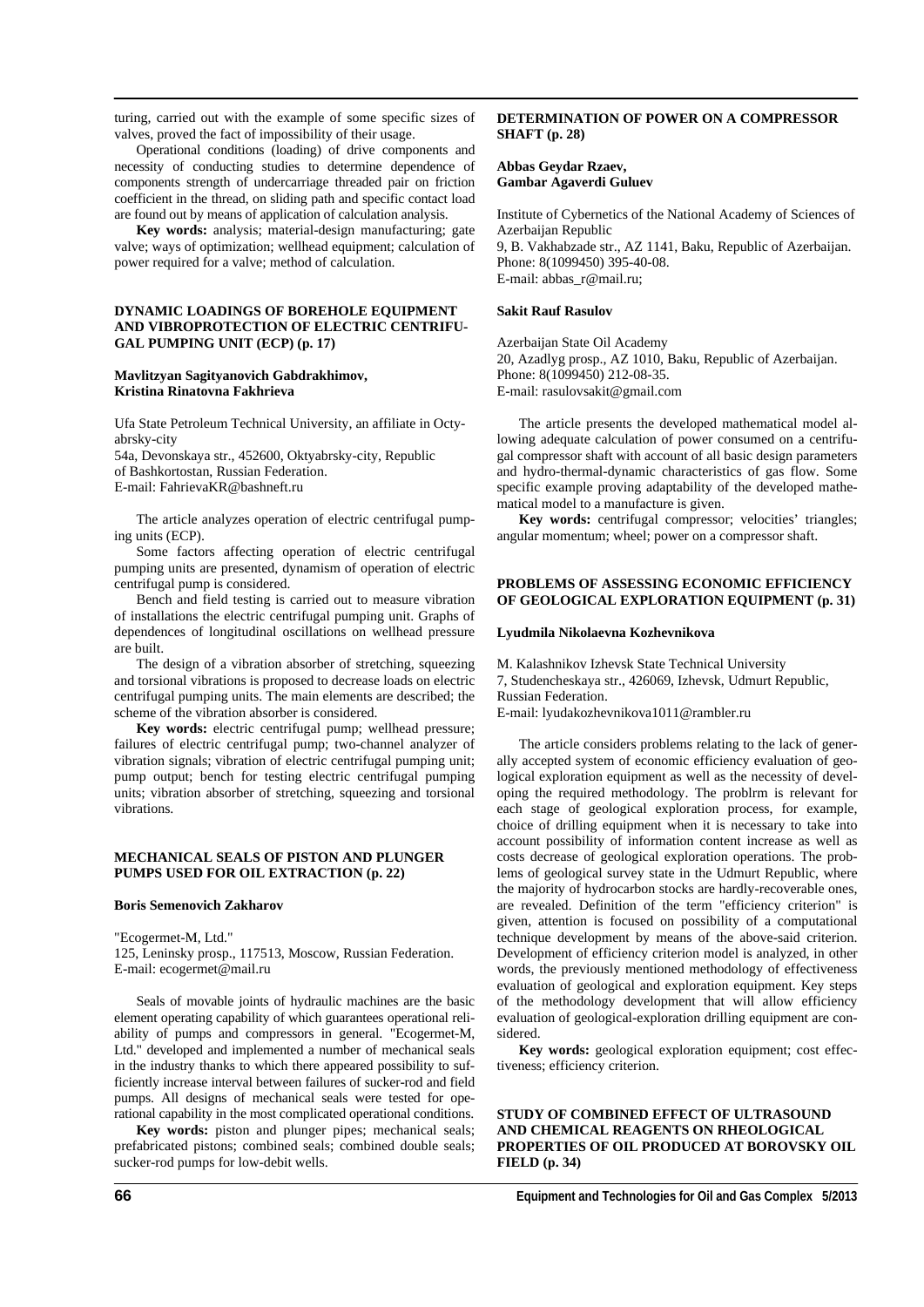#### **Marat Salavatovich Mullakaev Vladimir Olegovich Abramov Damir Fuatovich Asylbaev**

N. Kurnakov Institute of General and Inorganic Chemistry of the Russian Academy of Sciences 31, Leninsky prosp., GSP-1, 119991, Moscow, Russian Federation. Phone/fax: 8(495) 955-48-38. E-mail: mullakaev@mail.ru;

#### **Viktor Gennadievich Prachkin**

Ufa State Petroleum Technical University 22B, Gubkin str., 453250, Salavat-city, Russian Federation. Phone: 8-901-517-23-46.

The effect of ultrasound and chemical agents on oil rheological properties of Borovsky field is studied. The experimental studies resulted in revealing possibility of changing of oil rheological characteristics under the influence of ultrasound and chemical reagents and tracing of clear synergism in their action. Significant reduction of oil viscosity and pour point is reached in case of the combined effect of ultrasound and oil reagent R-12.

**Key words:** oil; ultrasound; chemical reagents; dynamic viscosity; intensity and time of ultrasound treatment; the pour point.

#### **STUDY OF CASTING TEMPERATURE EFFECT ON PLASTIC COMPONENTS SHRINKAGE AND PRECI-SION (р. 37)**

#### **Zazur Aziz Aliev, Aziz Gusein Aliev**

JSC "AzINmash", an affiliate 4, Araz str., Az 1029, Baku, Republic of Azerbaijan. Phone: 8(1099412) 567-69-49; fax: 567-08-08. E-mail: azinmash@mail.ru;

#### **Jahid Ali Kerimov**

Azerbaijan State Oil Academy 20, Azadlyg prosp., Az 1010, Baku, Republic of Azerbaijan. Phone: 8(1099412) 567-69-49; fax: 567-08-08.

The article studies problems, relating to casting temperature effect on shrinkage and precision of plastic components. Some curves of dependence of shrinkage on casting temperature for samples and components manufactured from high density polyethylene as well as dependence of dimensions variation of components precision on casting temperature are built.

**Key words:** casting temperature; shrinkage; variation of dimensions; precision; curves of dependence.

#### **DETERMINATION OF CONCENTRATION OF HY-DRODYNAMICALLY ACTIVE ADDITIVE DURING PUMP AND PIPELINE JOINT OPERATION (р. 39)**

**Fikret Alibaba Amirov, Sevda Alipasha Agammedova** 

Azerbaijan State Oil Academy

20, Azadlyg prosp., Az 1010, Baku, Republic of Azerbaijan. E-mail: Agammadova.adna@rambler.ru

Some formula of volumetric concentration determination of hydro-dynamically active admixture is developed on the basis of the balance of pump and pipeline heads. Equation of the hydraulic drops balance can be solved by means of application of modern software (MathCAD Maple, Mathematic) as well as by graphical active methods.

**Key words:** hydro-dynamically active additives; kinematic viscosity; density; head; pipeline; hydraulic characteristics; pressure.

#### **CHOICE OF NEW COMPOSITION OF THE INHIBITOR USED FOR GAS PREPARATION FOR TRANSPORTA-TION (р. 41)**

**A.N. Gurbanov,** 

**E. Kh. Iskenderov** 

"NIPIneftegaz" of State Oil Company of Azerbaijan Republic 88A, Zardabi prosp., AZ 1012, Baku, Republic of Azerbaijan. Phone: 8(1099412) 431-58-85. E-mail: gabdulaga@mail.ru

The article is devoted to the problem of developing of inhibitor new composition required for prevention of hydrate generation at the fields while preparing gas for transportation. The inhibitor new composition of complex action allows simultaneous prevention of hydrates generation, corrosion and salt sedimentation in the system of gas field preparation for transportation, reduction of methyl alcohol specific consumption, extension of the base of nano-composition and chemical reagents usage in oil and gas industry as well as increase of the region's ecological cleanness.

Analysis of experimental studies results witnessed the fact that while mixing the components, forming the new inhibitor composition, there appears synergistic effect, thanks to which high degree of natural gas purification and dehydration from moisture and acidic components is reached when using the newly-developed composition of the inhibitor.

High quality and the best indicators of synergistic properties of the developed inhibitors open a new direction of their wide usage in oil and gas industry.

**Key words:** hydrate; inhibitor; gas; composition; fraction.

#### **WELL MONITORING**

**(Technology of inter-string pressure prevention in wells. Control of sealing of wellhead seals of drill casing strings) (р. 44)** 

#### **Alexander Viktorovich Ryakhovsky**

#### CJSC "Vankorneft"

20, 78th Dobrovolcheskaya brigada str., 660077, Krasnoyarsk, Sovetsky district, Krasnoyarsky region, Russian Federation. Phone: 8-927-567-66-82, 9-905-363-20-21. E-mail: aryakha@yandex.ru

The technology is relevant to working wells of different purposes and design with ultra-low injective capacity between strings equaling to < 0,0083 m<sup>3</sup>/(hour⋅MPa) or less than 2 m<sup>3</sup> per day at 10 MPa. The technology is implemented immediately